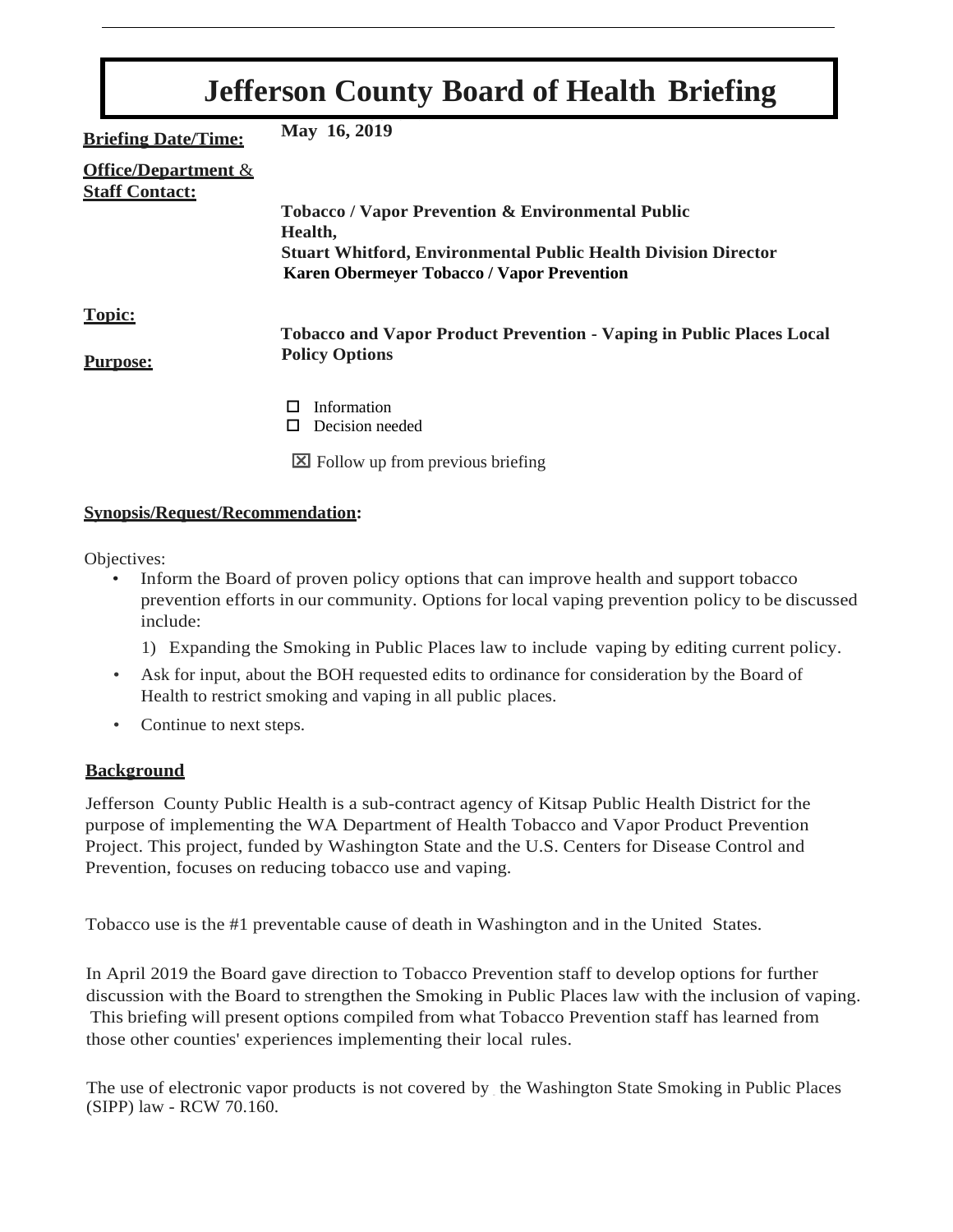#### *Jefferson Co. Board of Health, Briefing on vapor products policy options*

Vapor products produce an aerosol by heating a liquid that usually contains nicotine, flavorings, and other chemicals that is then inhaled by the person using it. The aerosol is **not** water vapor. It contains harmful and potentially harmful substances, such as nicotine; volatile organic compounds; heavy metals like nickel, tin, and lead; and diacetyl, which is a chemical flavoring linked to serious lung disease.

Washington State has seen significant overall declines in cigarette smoking and increasing public awareness of the harmful effects of tobacco use. However, disproportionately high rates of smoking persist in certain populations. About 14%  $(\pm 1\%)$  of Washington adults continue to smoke (2018 Washington State Health Assessment). The use of e-cigarettes and vaping products is growing quickly, especially among youth in Jefferson County. According to 2018 Healthy Youth Survey data, 37% of Jefferson County 10<sup>th</sup> graders used vapor products in the last 30 days. Teens who use vapor products are more likely to start smoking. Vaping products appeal to youth; their design, flavors, product names, and smell are marketed to youth. Teens who start vaping are exposed to nicotine (the drug that makes cigarettes addictive). Because teen brains are still growing, becoming exposed to a drug like nicotine can quickly lead to addiction.

The SIPP law went into effect in December 2005. This law makes it illegal to smoke in all indoor public places and workplaces in our state, and within a certain distance of doors/windows/air intakes (the "25' rule"). Since the law was implemented, indoor air pollution in the form of environmental tobacco smoke has decreased by 88 percent in bars and restaurants and compliance with the law is high. In providing this protection of residents from exposure to secondhand smoke, the law did not address outdoor spaces and does not address vaping at all, as the availability and use of vapor products did not begin until the last ten years.

Currently the State of Washington does restrict use of vapor products in indoor public places, and in outdoor public areas, *only where children congregate,* such as schools, playgrounds, and parks (RCW 70.345.150). It preempts local jurisdictions from imposing additional regulations except to enhance protections consistent with state law on this matter (RCW 70.345.210). Currently, local Boards of Health in ten of Washington's thirty-nine counties have acted to pass "No Vaping in Public Places" regulations under their authority to protect public health (RCW 70.05). Nine of these 10 local regulations also restrict vaping in places of employment. In general, these regulations ensure clean air in indoor places by prohibiting vaping in the same places where smoking is not allowed under Washington's SIPP law. About 74% of Washington residents live in areas where vaping is not allowed in public places under local Board of Health regulations.

These kinds of rules reduce exposure for the majority of residents who do not use vapor products but are being exposed to the chemicals released when others vape indoors. Because vapor products, and related substance delivery devices based on inhalation are relatively new, we are still learning about potential health effects of use and exposure. Recent studies show that vape use "increases airborne concentrations of particulates and nicotine in indoor environments." In addition to nicotine, most vapor products "contain and emit numerous potentially toxic substances." (National Academy of Engineering, Sciences, and Medicine, 2018). A 2017 national survey concluded 82.4% of adults strongly or somewhat opposed the use of electronic vapor products in indoor public places. (U.S. Adult Attitudes About Electronic Vapor Product Use in Indoor Public Places, *American Journal of Preventive Medicine.)*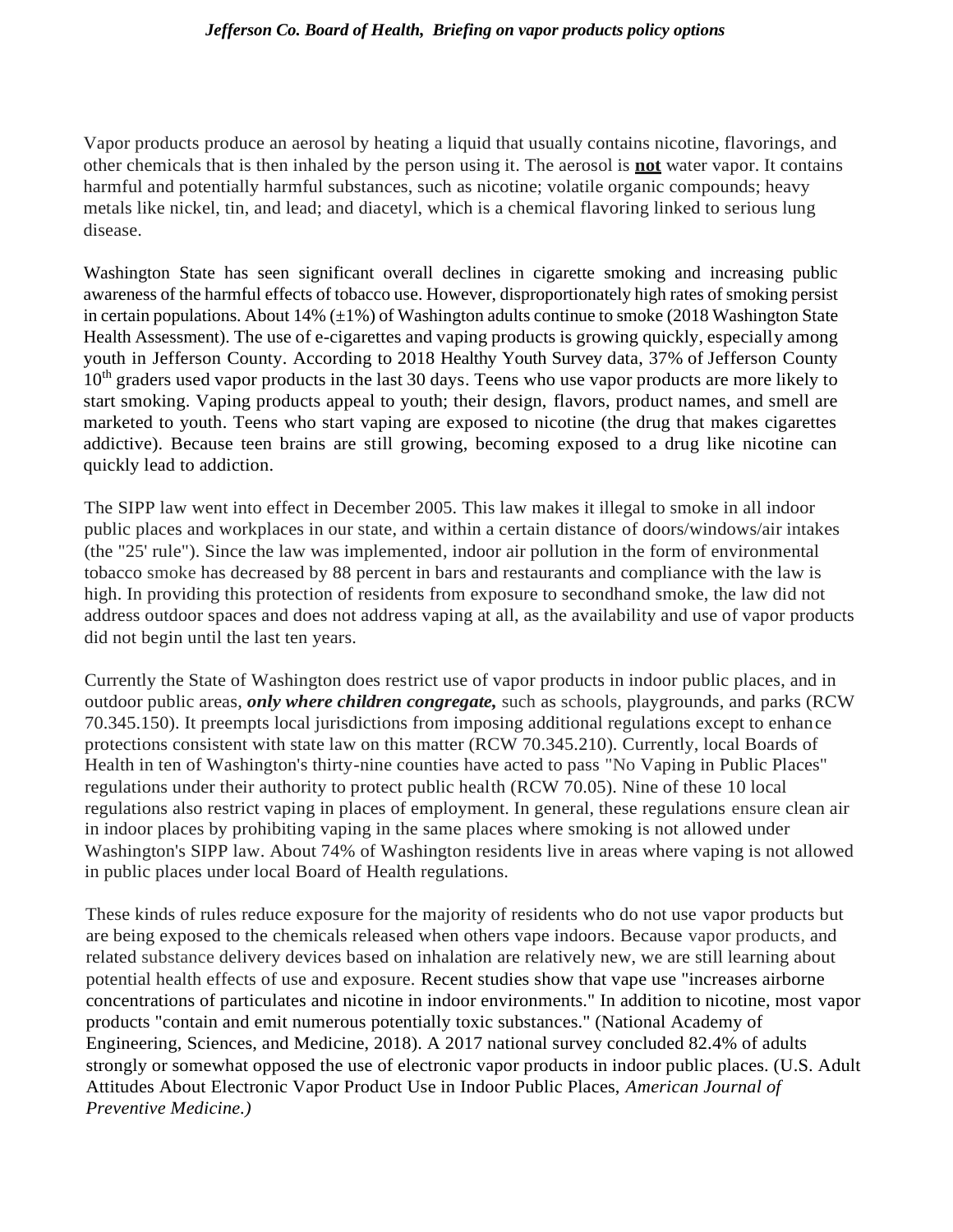#### *Jefferson Co. Board of Health, Briefing on vapor products policy options*

To combat the increase in youth use of vapor products, the Washington State legislature passed a law RCW 70.345.210, that creates new licensing provisions for stores selling these products. This law went into effect June 2016. In addition, the Food and Drug Administration (FDA) released a deeming rule that extended the federal Prevention and Tobacco Control Act of 2009 to electronic delivery systems (including all vapor products with nicotine), hookah, tobacco, cigars, pipe tobacco, dissolvables, and other products that may be created in the future. This deeming rule went into effect August 2016.

RCW 70.345.210 Vapor Products, State preemption—Exceptions.

(1) This chapter preempts political subdivisions from adopting or enforcing requirements for the licensure and regulation of vapor product promotions and sales at retail. No political subdivision may impose fees or license requirements on retail outlets for possessing or selling vapor products, other than general business taxes or license fees not primarily levied on such products.

(2) No political subdivision may regulate the use of vapor products in outdoor public places, unless the public place is an area where children congregate, such as schools, playgrounds, and parks.

(3) Subject to RCW **[70.345.150](http://app.leg.wa.gov/RCW/default.aspx?cite=70.345.150)**, political subdivisions may regulate the use of vapor products in indoor public places.

The Pierce County Lawsuit (referenced in WA State Department of Health Overview of Local Board of Health Regulations on Use of Vapor Products) involves language in Pierce County ordinance about ventilation system requirements and strong policy language about vapor product sampling environment restrictions. This language is not included in proposed edits for Jefferson County ordinance updates.

# **Documents Provided in April BOH packet:**

- National Academies of Science Engineering and Medicine PUBLIC HEALTH CONSEQUENCES OF E-CIGARETTES CONCLUSIONS BY LEVEL OF EVIDENCE January 2018
- WA State Department of Health Overview of Local Board of Health Regulations on Use of Vapor Products
- Evidence on the Health Impacts of E-Cigarettes and Vaping- WA DOH January 2019

#### **Summary & Financial Impact:**

The work is funded by a DOH contract, so costs to staff and indirect for developing the local policy are covered for Public Health staff.

If county-wide vaping regulations were adopted there would be costs for updating signage in businesses, along with costs to the county for education and enforcement efforts similar to the current work done to ensure the SIPP law is followed.

There would also be an impact to vape and smoking product retailers.

#### **Affected Parties:**

All Jefferson County residents and visitors.

Potential affected parties: Jefferson County Public Health staff (especially in Tobacco and Vapor Prevention program, and the Environmental Health Food & Environmental Services Section, Food Safety Program); restaurants and other public places (and thus Jefferson County building owners/manager and business owners) as defined by the Washington State Smoking in Public Places law.